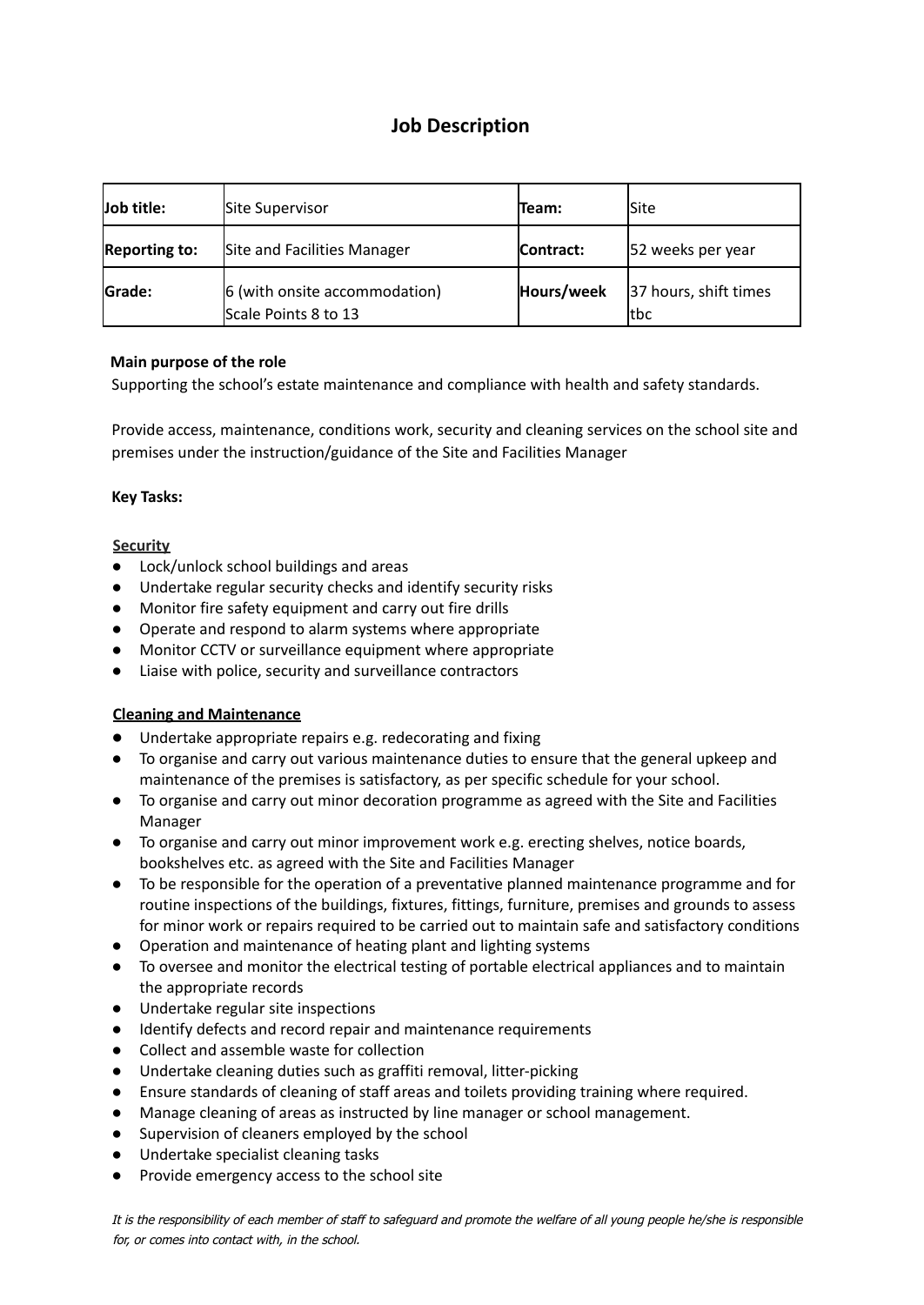- Coordinate deliveries to the school site
- Monitor performance of contracts and record performance against specified standards
- Liaise with contractors
- Ensure that specialist sports equipment is maintained in accordance with specified standards
- Provide training for staff

#### **Resource Management**

- To advise on matters relating to energy control and conservation
- Contribute to planning, development and organisation of systems/procedures/policies
- Be responsible for maintaining records, information and data, producing analysis and reports as required
- Create and maintain a purposeful, orderly and productive working environment
- Ensure timely and accurate design, preparation and use of specialist equipment/resources/materials
- To undertake safety audits of the premises and assist with relevant risk assessments as required
- Promote and ensure the health and safety of pupil's, staff & visitors at all times
- Ensure lights, windows and other equipment are switched off or closed as appropriate
- Ensure all classrooms are audited and equipped at the start of each term

## **Organisation**

- Demonstrate and assist in the safe and effective use of specialist equipment/materials
- Provide specialist advice and guidance as required
- Portering duties e.g. delivering mail, moving furniture and equipment
- Assist the Site and Facilities Manager in the management, administration and operation of lettings system
- Monitor & manage stock within an agreed budget, cataloguing resources & undertaking audits as required
- Direct/supervise cleaning and/or site staff and ensure cleaning is in accordance with specification
- Where appropriate to organise and administer the use and maintenance of all school vehicles and to carry out driving duties when required by the school
- Liaison with the school canteen service contractors in relation to their use and access of the site.
- Respond to issues raised by staff through the ticketing system as instructed by the School Management / Site and Facilities Manager
- Updating health and safety records as required

#### **Responsibilities**

- Be aware of and comply with policies and procedures relating to child protection, health, safety and security and confidentiality, reporting all concerns to an appropriate person
- Contribute to the overall ethos/work/aims of the school
- Participate in training and other learning activities as required
- Recognise own strengths and areas of expertise and use these to advise and support others
- Assist in the supervision, training and development of staff
- Ensure compliance by self and others with all health and safety policies and procedures
- Ensure safe use by self and others of equipment and materials
- Establish constructive relationships and communication with contractors and other agencies/professionals
- To be responsible, in conjunction with the Site and Facilities Manager, for the administration and control of appropriate areas of the budget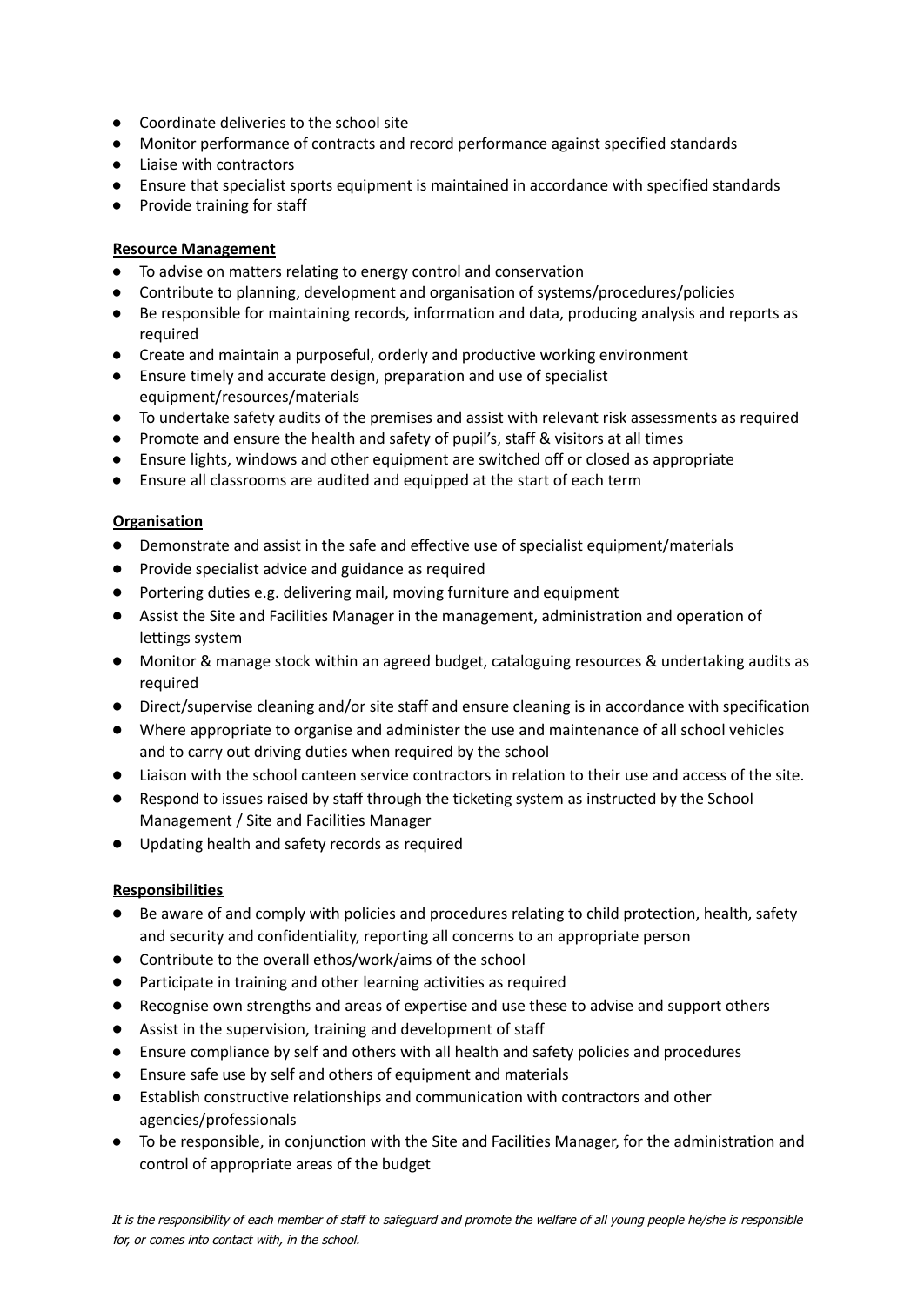- Attend and participate in regular meetings
- Treat all users of the school with courtesy and consideration
- Present a positive personal image, contributing to a welcoming school environment which supports equal opportunities for all
- Promote and ensure the health and safety of pupils, staff & visitors (in accordance with appropriate health & safety legislation) at all times

| Person<br>Specification               | <b>Site Supervisor</b><br><b>Criteria</b>                                                                                                                                                                                                                                                                                                                                                                                                                                                                                                                                                          |  |
|---------------------------------------|----------------------------------------------------------------------------------------------------------------------------------------------------------------------------------------------------------------------------------------------------------------------------------------------------------------------------------------------------------------------------------------------------------------------------------------------------------------------------------------------------------------------------------------------------------------------------------------------------|--|
|                                       |                                                                                                                                                                                                                                                                                                                                                                                                                                                                                                                                                                                                    |  |
| <b>Qualifications</b><br>and Training | Willingness to undertake induction training<br>NVQ 3 OR equivalent qualification desirable<br>Good numeracy/literacy skills / GCSE (or equiv) Maths and English<br>Specific training in specialist area<br>Current, clean driving licence<br>First Aid trained or willingness to be trained                                                                                                                                                                                                                                                                                                        |  |
| Skills / abilities                    | Willingness to develop knowledge of use of ICT and other specialist<br>equipment/resources<br>Working knowledge of relevant polices/codes of practice/legislation<br>Ability to self-evaluate learning needs and actively seek learning<br>opportunities<br>Ability to relate well to children and adults<br>Knowledge of Health & Safety procedures and precautions<br>Knowledge of COSHH regulations<br>Awareness of health and hygiene procedures<br>Knowledge of moving and handling procedures<br>Willingness to participate in development and training opportunities<br>Team-leading skills |  |
| Knowledge                             | Basic knowledge of site maintenance work, including carpentry and<br>decorating would be useful                                                                                                                                                                                                                                                                                                                                                                                                                                                                                                    |  |
| <b>Experience</b>                     | Handyperson experience<br>Experience of providing a responsive, customer focused service                                                                                                                                                                                                                                                                                                                                                                                                                                                                                                           |  |

## **On-site Accomodation**

It is a requirement of your employment that you occupy it for the better performance of your duties. You will be required to enter into the Trust's Service Tenancy Agreement. You will occupy the property as a licensee, this accommodation is only made available to you whilst you occupy this post, and you will be required to vacate when your employment ends even if you take up another post with the Trust. You will have no right to remain in the accommodation beyond the end of your employment and will not enjoy any security of tenure.